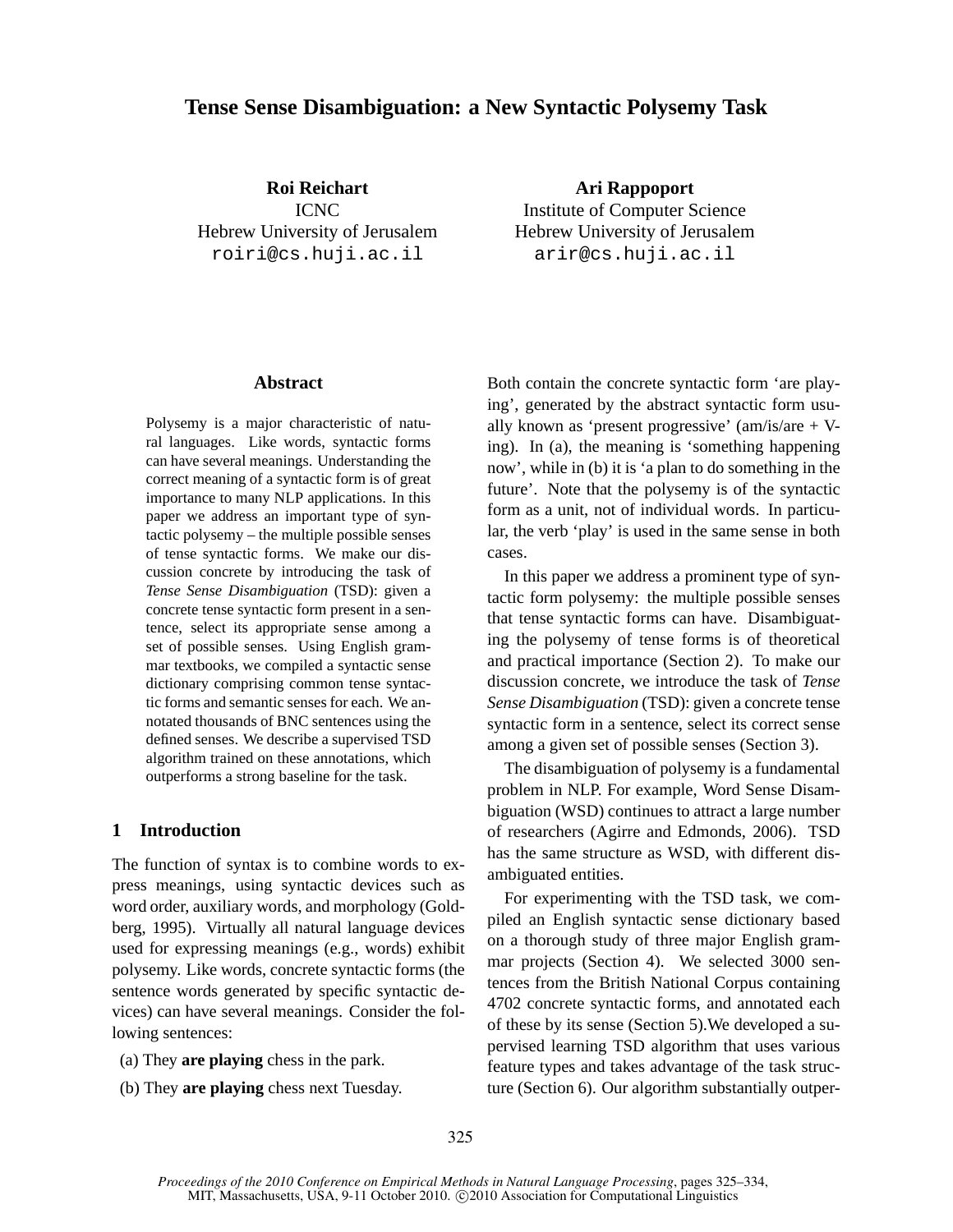forms the 'most frequent sense' baseline (Section 7).

TSD is fundamental to sentence understanding and thus to NLP applications such as textual inference, question answering and information retrieval. To the best of our knowledge, this is the first paper to address this task. In Section 8 we discuss research directions relevant to TSD placing the new task in the context of the previous research of syntactic ambiguity resolution.

# **2 TSD Motivation**

In this work we follow linguistics theories that posit that tense does not directly reflect conceptual time as one might think. Dinsmore (1991) and Cutrer (1994) explain that the same tense may end up indicating very different objective time relations relative to the sentence production time.

Fauconnier (2007) exemplifies such phenomena. In the following sentences, the present tense corresponds to the *future* time: (1) The boat leaves next week. (2) When he comes tomorrow, I will tell him about the party. (3) If I see him next week, I will ask him to call you.

In contrast, the following present tense sentences talk about events that happened in the *past*: (1) I am walking down the street one day when suddenly this guy walks up to me. (2) He catches the ball. He runs. He makes a touchdown. (morning-after sports report).

Another set of examples is related to the past tense. In the following sentences it corresponds to a *present* time: (1) Do you have a minute? I wanted to ask you a question. (2) I wish I lived closer to my family now. In contrast, in the following two sentences, it corresponds to a future time: (1) If I had the time next week, I would go to your party. (2) I cannot go to the concert tonight. You will have to tell me how it was.

Fauconnier explains these phenomena by a model for the grammar of tense. According to this model, the grammar specifies partial constraints on time and fact/prediction status that hold locally between mental spaces within a discourse configuration. We may obtain actual information about time by combining this with other available pragmatic information. Accordingly, the same tense may end up indicating very different objective time relations relative to the

speech event.

TSD fits well with modern linguistics theories. For example, in the construction grammar framework (Goldberg, 1995), the 'construction' is the basic unit, comprised of a form and a meaning. Words, multiword expressions, and syntactic forms are all valid constructions. It is thus very natural to address the sense disambiguation problem for all of these. In this paper we focus on tense constructions.

For many NLP applications, it is very important to disambiguate the tense forms of the sentence. Among these applications are: (1) machine translation, as the actual time described by one tense form in the source language may be described by a different tense form in the target language; (2) understanding the order of events in a text; (3) textual entailment, when the optional entailed sentences refer to the time and/or order of events of the source sentence. Many more examples also exist.

### **3 The TSD Task**

In this section we formally define the TSD task, discuss its nature vs. WSD, and describe various concrete task variants.

**Task definition.** First, some essential terminology. The function of syntax is to combine lexical items (words, multiword expressions) to express meanings. This function is achieved through syntactic *devices*. The most common devices in English are word order, morphology, and the usage of auxiliary words. An *Abstract Syntactic Form (ASF)* is a particular set of devices that can be used to express a set of meanings. A *Concrete Syntactic Form (CSF)* is a concrete set of words generated by an ASF for expressing a certain meaning in an utterance<sup>1</sup>. A CSF is *ambiguous* if its generating ASF has more than one meaning, which is the usual case. In this case we also say that the ASF is ambiguous.

Here are a few examples. The 'present progressive' ASF has the form 'am/is/are V-ing'<sup>2</sup> , which employs all three main devices. It is ambiguous,

<sup>1</sup> In some linguistic theories, the central notion is the *construction*, which combines an ASF (referred to as the form of the construction) with a single meaning (Goldberg, 1995).

<sup>&</sup>lt;sup>2</sup>Note that strictly speaking, these are three different ASFs. We refer to this ASF family by a single name because they have the same set of meanings and because it is standard to treat them as a single ASF.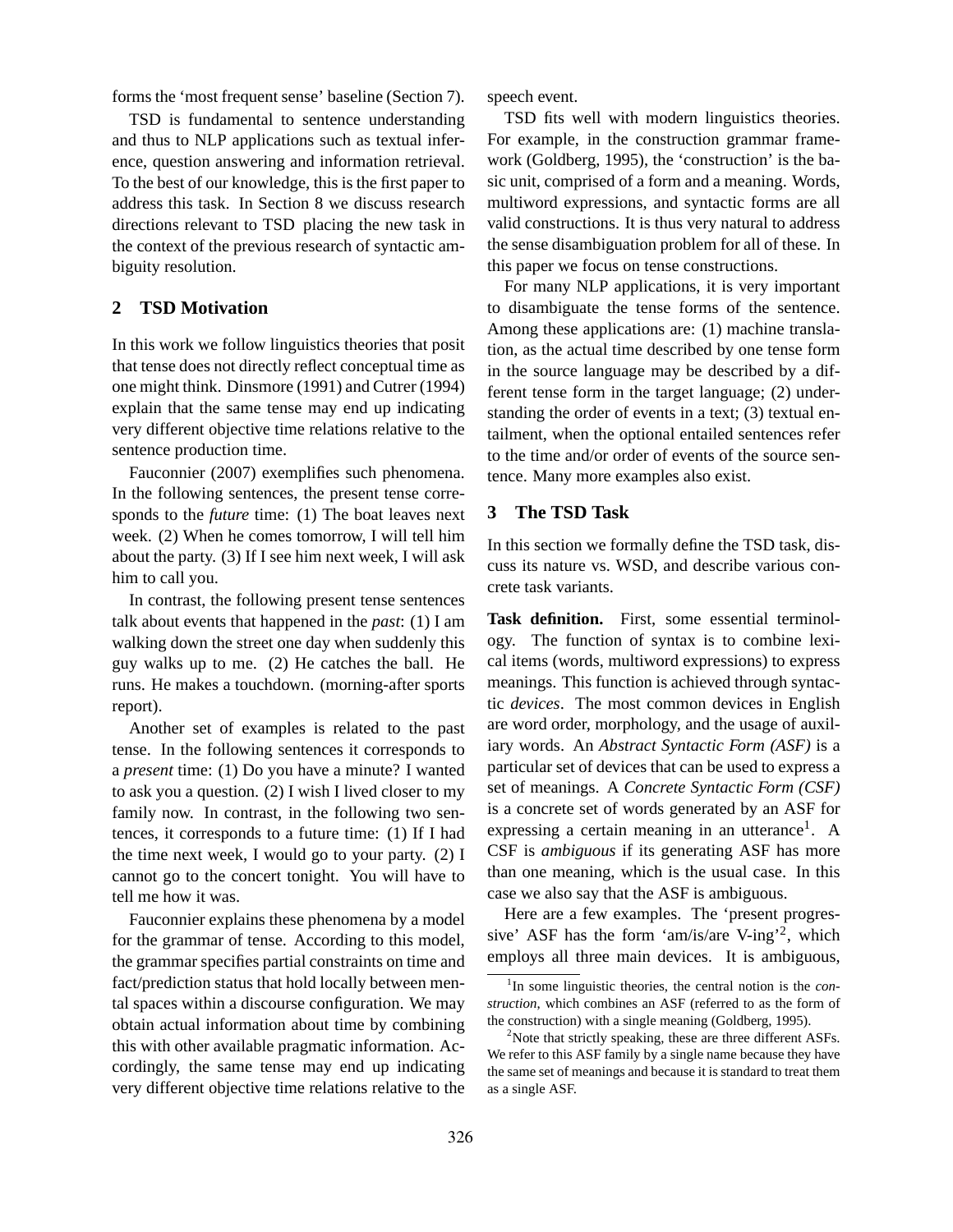as shown in Section 1. The 'present simple' ASF has the form  $V(+s)$ <sup>3</sup>, and is ambiguous as well: in the sentence 'My Brother arrives this evening', the CSF 'arrives' conveys the meaning of 'a future event arranged for a definite time', while in the sentence 'The sun rises in the East' the meaning is that of a repeated event.

**TSD vs. WSD.** The TSD task is to disambiguate the semantic sense of a tense syntactic form. TSD is clearly different from WSD. This is obvious when the CSF comprises two words that are not a multiword expression, and is usually also the case when it comprises a single word. Consider the 'My Brother arrives this evening' example above. While the verb 'arrive' has two main senses: 'reach a place', and 'begin', as in 'Summer has arrived', in that example we focused on the disambiguation of the tense sense of the 'arrives' construction.

**Concrete task variants.** Unlike with words, the presence of a particular CSF in a sentence is not trivially recognizable. Consequently, there are three versions of the TSD task: (1) we are given the sentence, a marked subset of its words comprising a CSF, and the ASF that has generated these words; (2) we are given the sentence and a marked subset of its words comprising a CSF, without knowing the generating ASF; (3) we are given only the sentence and we need to find the contained CSFs and their ASFs. In all cases, we need to disambiguate the sense of the ASFs. We feel that the natural granularity of the task is captured by version (2). However, since the ASF can usually be identified using relatively simple features, we also report results for version (1). The main difficulty in all versions is identifying the appropriate sense, as is the case with WSD.

# **4 The Syntactic Sense Dictionary**

A prerequisite to any concrete experimentation with the TSD task is a syntactic sense dictionary. Based on a thorough examination of three major English grammar projects, we compiled a set of 18 common English tense ASFs and their possible senses. The projects are (1) the Cambridge University Press

English Grammar In Use series, comprising three books (essential, intermediate and advanced) (Murphy, 2007; Murphy, 1994; Hewings, 2005); (2) the English grammar texts resulting from the seminal corpus-based Cobuild project (elementary, advanced) (Willis and Wright, 2003; Willis, 2004); (3) the Longman Grammar of Spoken and Written English (Biber et al., 1999).

As in any sense dictionary, in many cases it is hard to draw the line between senses. In order to be able to explore the computational limits of the task, we have adopted a policy of fine sense granularity. For example, senses 1 and 3 of the 'present simple' ASF in Table 1 can be argued to be quite similar to each other, having a very fine semantic distinction. A specific application may choose to collapse some senses into one.

We used the conventional ASF names, which should not be confused with their meanings (e.g., the 'present simple' ASF can be used to refer to *future*, not present, events, as in Table 1, sense 4).

The ASF set thus obtained is: real conditionals, hypothetical conditionals, wishes, reported speech, present simple, present progressive, present perfect, present perfect progressive, past simple, past progressive, past perfect, past perfect progressive, 'be + going + to + infinitive', future progressive, future perfect, future perfect progressive, 'would' tense forms, and 'be  $+$  to  $+$  infinitive'. Note that the first four ASFs are not direct tense forms; we include them because they involve tensed sub-sentences whose disambiguation is necessary for disambiguation of the whole ASF. The total number of possible senses for these 18 ASFs is 103.

Table 1 shows the complete senses set for the 'present simple' and 'be + to + infinitive' ASFs, plus an example sentence for each sense. Space limitations prevent us from listing all form senses here; we will make the listing available online.

# **5 Corpus Creation and Annotation**

We selected 3000 sentences from the British National Corpus (BNC) (Burnard, 2000), containing 4702 CSFs (1.56 per sentence). These sentences with their CSFs were sense annotated. To select the 3000 sentences, we randomly sampled sentences from the various written and spoken sections of the

<sup>3</sup>Again, these are two ASFs, one adding an 's' and one using the verb as is.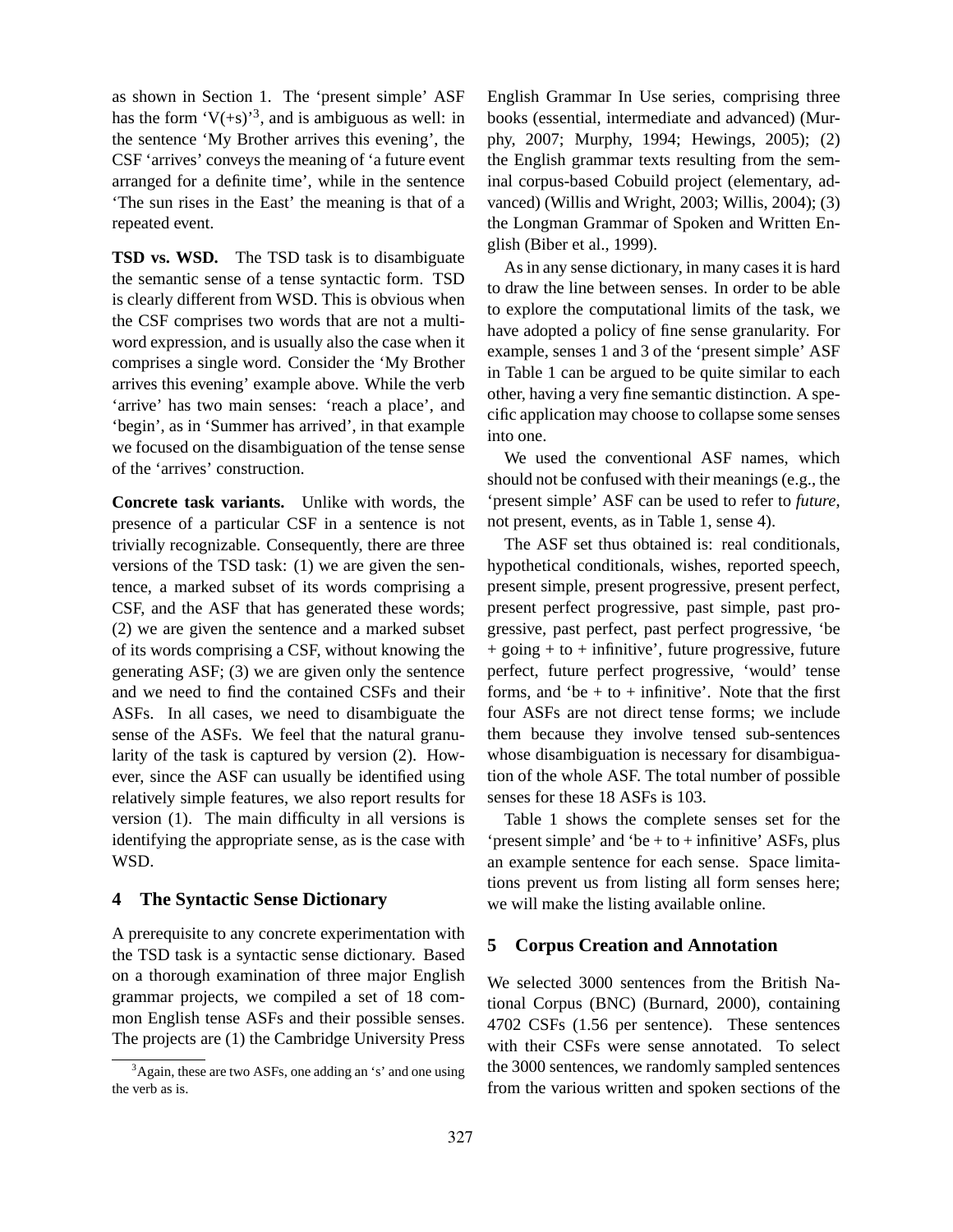|                 | <b>Present Simple</b>                                 |  |  |  |  |
|-----------------|-------------------------------------------------------|--|--|--|--|
| $\mathbf{1}$    | Things that are always true                           |  |  |  |  |
|                 | It gets cold in the winter.                           |  |  |  |  |
| $\overline{c}$  | Regular and repeated actions and habits               |  |  |  |  |
|                 | My parents often eat meat.                            |  |  |  |  |
| 3               | General facts                                         |  |  |  |  |
|                 | Mr. Brown is a teacher.                               |  |  |  |  |
| $\overline{4}$  | A future event arranged for a definite time           |  |  |  |  |
|                 | The next train arrives at 11:30.                      |  |  |  |  |
| $\overline{5}$  | Plans, expectations and hopes                         |  |  |  |  |
|                 | We hope to see you soon.                              |  |  |  |  |
| 6               | Ordering someone to do something                      |  |  |  |  |
|                 | Take your hands out of your pockets!                  |  |  |  |  |
| $\overline{7}$  | Something happening now, with verbs that are          |  |  |  |  |
|                 | not used in the present progressive in this sense     |  |  |  |  |
|                 | I do not deny the allegation.                         |  |  |  |  |
| 8               | Events happening now (informal;                       |  |  |  |  |
|                 | common in books, scripts, radio etc.)                 |  |  |  |  |
|                 | She goes up to this man and looks into his eyes.      |  |  |  |  |
| 9               | Past actions                                          |  |  |  |  |
|                 | I was sitting in the park reading a newspaper         |  |  |  |  |
|                 | when all of a sudden this dog jumps at me.            |  |  |  |  |
| $\overline{10}$ | Newspaper headlines, for recent events                |  |  |  |  |
|                 | Quake hits central Iran.                              |  |  |  |  |
| $\overline{11}$ | When describing the content of a book                 |  |  |  |  |
|                 | Thompson gives an exhaustive list in chapter six.     |  |  |  |  |
|                 | $\overline{\text{6e} + \text{to} + \text{infinitye}}$ |  |  |  |  |
| 1               | Events that are likely to happen in the near future   |  |  |  |  |
|                 | Police officers are to visit every home in the area.  |  |  |  |  |
| 2               | Official arrangements, formal instructions & or-      |  |  |  |  |
|                 | ders                                                  |  |  |  |  |
|                 | You are not to leave without my permission.           |  |  |  |  |
| 3               | In an if-clause to say that something must            |  |  |  |  |
|                 | happen before something else can happen               |  |  |  |  |
|                 | If the human race is to survive, we must look at      |  |  |  |  |
|                 | environmental problems now.                           |  |  |  |  |

Table 1: The full set of senses of the 'present simple' and 'be  $+$  to  $+$  infinitive' abstract syntactic forms (ASFs), with an example for each.

corpus, giving each section an equal weight. To guarantee ample representation of ASFs, we manually defined auxiliary words typical of each ASF (e.g., 'does', 'been' etc), and sampled hundreds of sentences for each set of these auxiliary words. To make sure that our definition of auxiliary words does not skew the sampling process, and to obtain ASFs that do not have clear auxiliary words, we have also added 1000 random sentences. The number of CSF instances obtained for each ASF ranges from 100 (future perfect) to over 850 (present simple). All

senses are represented; the number of senses represented by at least 15 CSFs is 77 (out of 103, average number of CSFs per sense is 45.65).

We implemented an interactive application that displays a sentence and asks an annotator to (1) mark words that participate in the CSFs contained in the sentence; (2) specify the ASF(s) of these CSFs; and (3) select the appropriate ASF sense from the set of possible senses. Annotators could also indicate 'none of these senses', which they did for 2.6% (122 out of 4702) of the CSFs.

Annotation was done by two annotators (university students). To evaluate inter-annotator agreement, a set of 210 sentences (7% of the corpus), containing at least 10 examples of each ASF, was tagged by both annotators. The CSF+ASF identification inter-annotator agreement was 98.7%, and the inter-annotator agreement for the senses was 84.2%. We will make the annotated corpus and annotation guidelines available online.

# **6 Learning Algorithm**

In this section we describe our learning model for the TSD task. First, note that the syntactic sense is not easy to deduce from readily computable annotations such as the sentence's POS tagging, dependency structure, or parse tree (see Section 8). Hence, a learning algorithm is definitely needed.

As common in supervised learning, we encode the CSFs into feature vectors and then apply a learning algorithm to induce a classifier. We first discuss the feature set and then the algorithm.

**Features.** We utilize three sets of features: basic features, lexical features, and a set of features based on part-of-speech (POS) tags (Table 2). The 'auxiliary words' referred to in the table are the manually specified words for each ASF that have assisted us in sampling the corpus (see Section 5). 'Content words' are the non-auxiliary words appearing in the  $CSF<sup>4</sup>$ . Content words are usually verbs, since we focus here on tense-related ASFs. The position and distance of a form are based on its leftmost word (auxiliary or content).

The personal pronouns used in the position features are: I, you, he, she, it, they, and we. For

<sup>&</sup>lt;sup>4</sup>Usually, there is a single content word. However, there may be more than one, e.g. for phrasal verbs.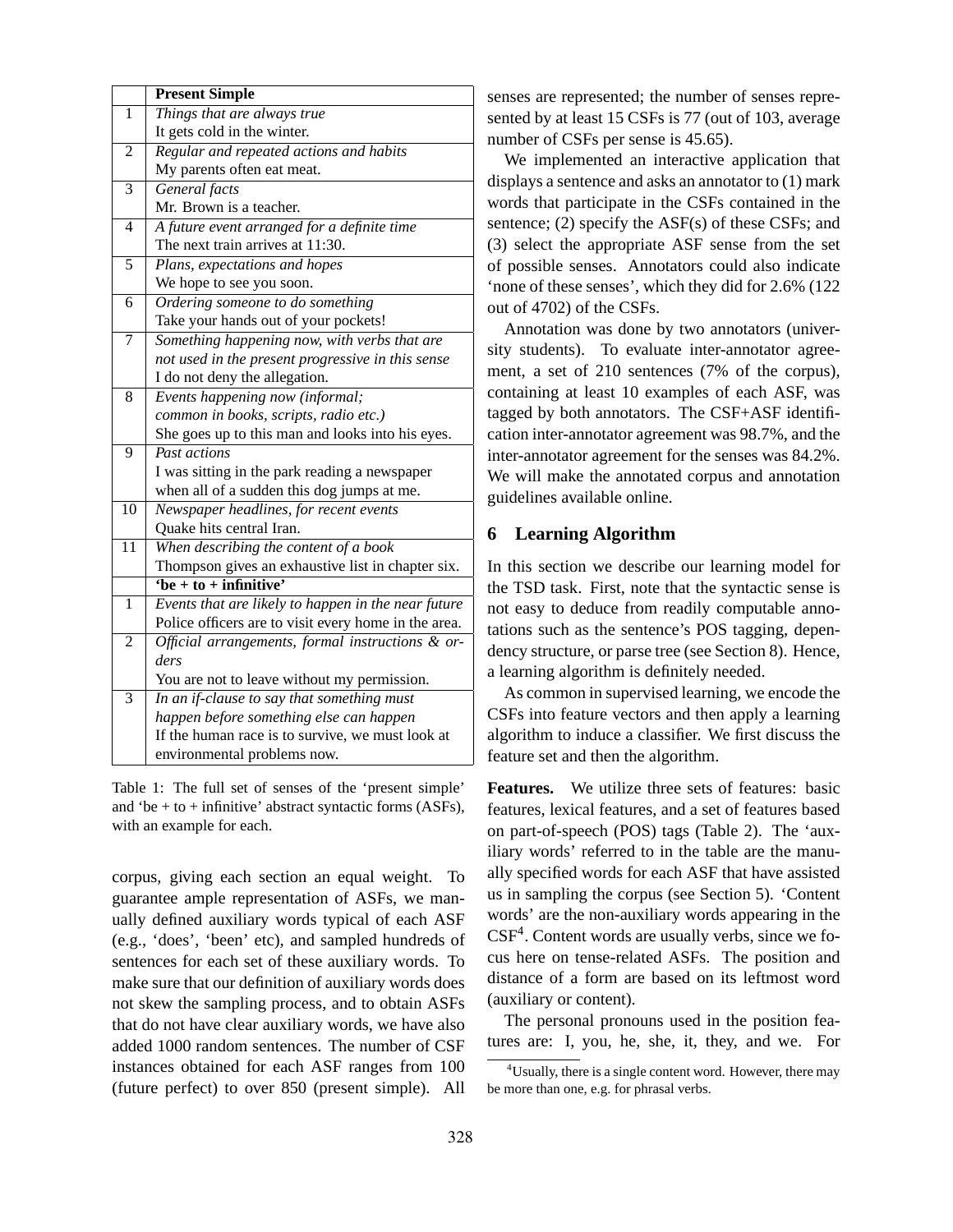simplicity, we considered every word starting with a capital letter that is not the first word in the sentence to be a name.

Each 'Conditional' CSF contains two tense CSFs. The one that is not the CSF currently encoded by the features is referred to as its 'mate'.

For the time lexical features we used 16 words (e.g., recently, often, now). For the reported speech lexical features we used 14 words (e.g., said, replied, wrote<sup>5</sup>). The words were obtained from the grammar texts and our corpus development set.

The POS tagset used by the POS-based features is that of the WSJ PennTreebank (see Section 7). The possible verb tags in this tagset are: VB for the base form, VBD for past tense, VBN for past participle, VBG for a present participle or gerund (-ing), VBP for present tense that is not 3rd person singular, and VBZ for present simple 3rd person singular.

Conjunctions and prepositions are addressed through the POS tags CC and IN. Using the PRP tag to detect pronouns or lexical lists for conjunctions and prepositions yielded no significant change in the results.

In Section 7 we explore the impact each of the feature sets has on the performance of the algorithm. Our results indicate that the basic features have the strongest impact, the POS-based features enhance the performance in specific cases and the lexical features only marginally affect the final results.

**Algorithm.** Denote by  $x_i$  the feature vector of a CSF instance  $i$ , by  $C_i$  the set of possible labels for  $x_i$ , and by  $c_i \in C_i$  the correct label. The training set is  $\{(x_j, C_j, c_j)\}_{j=1}^n$ . Let  $(x_{n+1}, C_{n+1})$  be a test CSF. As noted in Section 3, there are two versions of the task, one in which  $C_i$  includes the totality of sense labels, and one in which it includes only the labels associated with a particular ASF. In both cases, the task is to select which of the labels in  $C_{n+1}$  is its correct label  $c_{n+1}$ .

Owing to the task structure, it is preferable to use an algorithm that allows us to restrict the possible labels of each CSF. For both task versions, this would help in computing better probabilities during the training stage, since we know the ASF type of training CSFs. For the task version in which the ASF

<sup>5</sup>These are all in a past form due to the semantics of the reported speech form.

#### **Basic Features**

*Form words.* Auxiliary and content words of the CSF. *Form type.* The type, if it is known during test time.

*Other forms.* The auxiliary and content words (and type, if known) of the other CSFs present in the sentence.

*Position.* The position of the CSF in the sentence, its distance from the end of the sentence, whether it is in the first (last) three words in the sentence, its distance from the closest personal pronoun or name.

*Wish.* Is there a CSF of type 'wish' before the encoded form, the number of CSFs between that 'wish' form and the encoded CSF (if there are several such 'wish' forms, we take the closest one to the encoded form).

*Conditional.* Does the word 'if' appear before the encoded form, is the 'if' the first word in the sentence, the number of CSFs between the 'if' and the encoded form, the auxiliary and content words (and type, if known) of the mate form, is there a comma between the encoded form and its mate form, does the word 'then' appear between the encoded form and its mate form.

*Punctuation.* The type of end of sentence marker, distance of the encoded form from the closest predecessor (successor) comma.

### **Lexical Features**

*Time.* Time words appearing in the sentence, if any. *Reported speech.* Reported speech words appearing

in the sentence, if any.

*Be.* Does the encoded form contain the verb 'be'.

#### **Features Based on POS Tags**

*Form.*The POS of the verb in the encoded form.

*Other forms.* The POS of the verb in the other CSFs in the sentence.

*POS tags.* The POS tags of the two words to the left (right) of the encoded form.

*Conjunction POS.* Is there a Conjunction (CC) between the encoded form and its closest predecessor (successor) form, the distance from that conjunction. *Preposition POS.* Is there a Preposition (IN) between the encoded form and its closest predecessor (successor) form, the distance from that preposition.

Table 2: Basic features (top), lexical features (middle) and POS tags-based features (bottom) used by the TSD classifier.

type is known at test time, this would also help during the test stage.

For the version in which ASF type is known at test time, we experimented in two scenarios. In the first,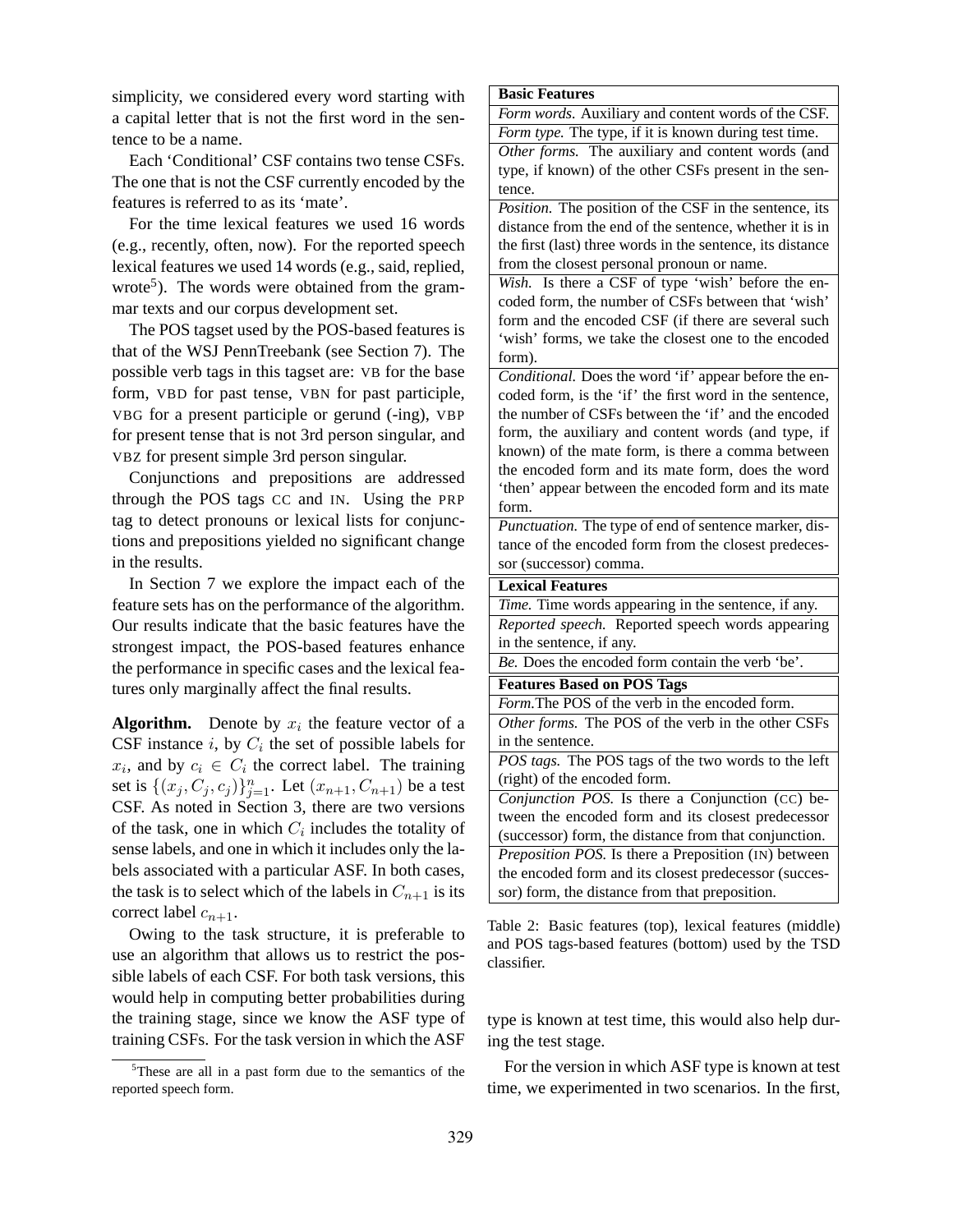we take the ASF type at test time from the manual annotation and provide it to the algorithm. In the second, instead of the manual annotation, we implemented a simple rule-based classifier for selecting ASF types. The classifier decides what is the type of an ASF according to the POS tag of its verb and to its auxiliary words (given in the annotation). For example, if we see the auxiliary phrase 'had been' and the verb POS is not VBG, then the ASF is 'past perfect simple'. This classifier's accuracy on our development (test) data is 94.1 (91.6)%. In this scenario, when given a test CSF,  $X_{n+1}$ , its set of possible labels  $C_{n+1}$  is defined by the classifier output. In the features in which ASF type is used (see table 2), it is taken from the classifier output in this case.

The sequential model algorithm presented by Even-Zohar and Roth (2001) directly supports this label restriction requirement <sup>6</sup>. We use the SNOW learning architecture for multi-class classification (Roth, 1998), which contains an implementation of that algorithm. The SNOW system allows us not to define restrictions if so desired. It also lets us choose the learning algorithm used when it builds its classifier network. The algorithm can be Perceptron (MacKay, 2002), Winnow (Littlestone, 1988) or Naive Bayes (MacKay, 2002)<sup>7</sup>. In Section 7 we analyze the effect that these decisions have on our results.

**Classifier Selection.** Investigating the best configuration of the SNOW system with development data, we found that Naive Bayes gave the best or close to best result in all experimental conditions. We therefore report our results when this algorithm is used. Naive Bayes is particularly useful when relatively small amounts of training CSF instances are available (Zhang, 2004), and achieves good results when compared to other classifiers for the WSD task (Mooney, 1996), which might explain our results. Fine tuning of Winnow parameters also leads to high performance (sometimes the best), but most other parameter configurations lead to disappointing results. For the Perceptron, most parameter configurations lead to good results (much better than the baseline), but these were a few percent worse than the best Winnow or Naive Bayes results.

### **7 Experimental Results**

**Experimental setup.** We divided the 3000 annotated sentences (containing 4702 CSFs) to three datasets: training data (2100 sentences, 3183 forms), development data (300 sentences, 498 forms) and test data (600 sentences, 1021 forms). We used the development data to design the features for our learning model and to tune the parameters of the SNOW sequential model. In addition we used this data to design the rules of the ASF type classifier (which is not statistical and does not have a training phase).

For the POS features, we induced POS tags using the MXPOST POS tagger (Ratnaparkhi, 1996). The tagger was trained on sections 2-21 of the WSJ PennTreebank (Marcus et al., 1993) annotated with gold standard POS tags. We used a publicly available implementation of the sequential SNOW model<sup>8</sup>.

We experimented in three conditions. In the first (TypeUnknown), the ASF type is not known at test time. In the last two, it is known at test time. These two conditions differ in whether the type is taken from the gold standard annotation of the test sentences (TypeKnown), or from the output of the simple rule-based classifier (TypeClassifier, see Section 6). For both conditions, the results reported below are when both ASF type features and possible labels sets are provided during training by the manual annotation. This is true also for the training of the MFS baseline (see below) $9$ .

We report an algorithm's quality using accuracy, that is, the number of test CSFs that were correctly resolved by the algorithm divided by the total number of test CSFs.

**Baseline.** We compared the performance of our algorithm to the 'most frequent sense' (MFS) base-

 $6$ Note that the name of the learning algorithm is derived from the fact that it utilizes classifiers to sequentially restrict the number of competing classes while maintaining with high probability the presence of the true outcome. The classification task it performs is not sequential in nature.

 $\sigma$  or a combination of these algorithms, which we did not explore in this paper.

<sup>8</sup> http://l2r.cs.uiuc.edu/∼cogcomp/asoftware.php? skey=SNOW

<sup>&</sup>lt;sup>9</sup>For the TypeClassifier condition, we also experimented using an ML technique that sometimes reduces noise, where training is done using the classifier types. We obtained very similar results to those reported.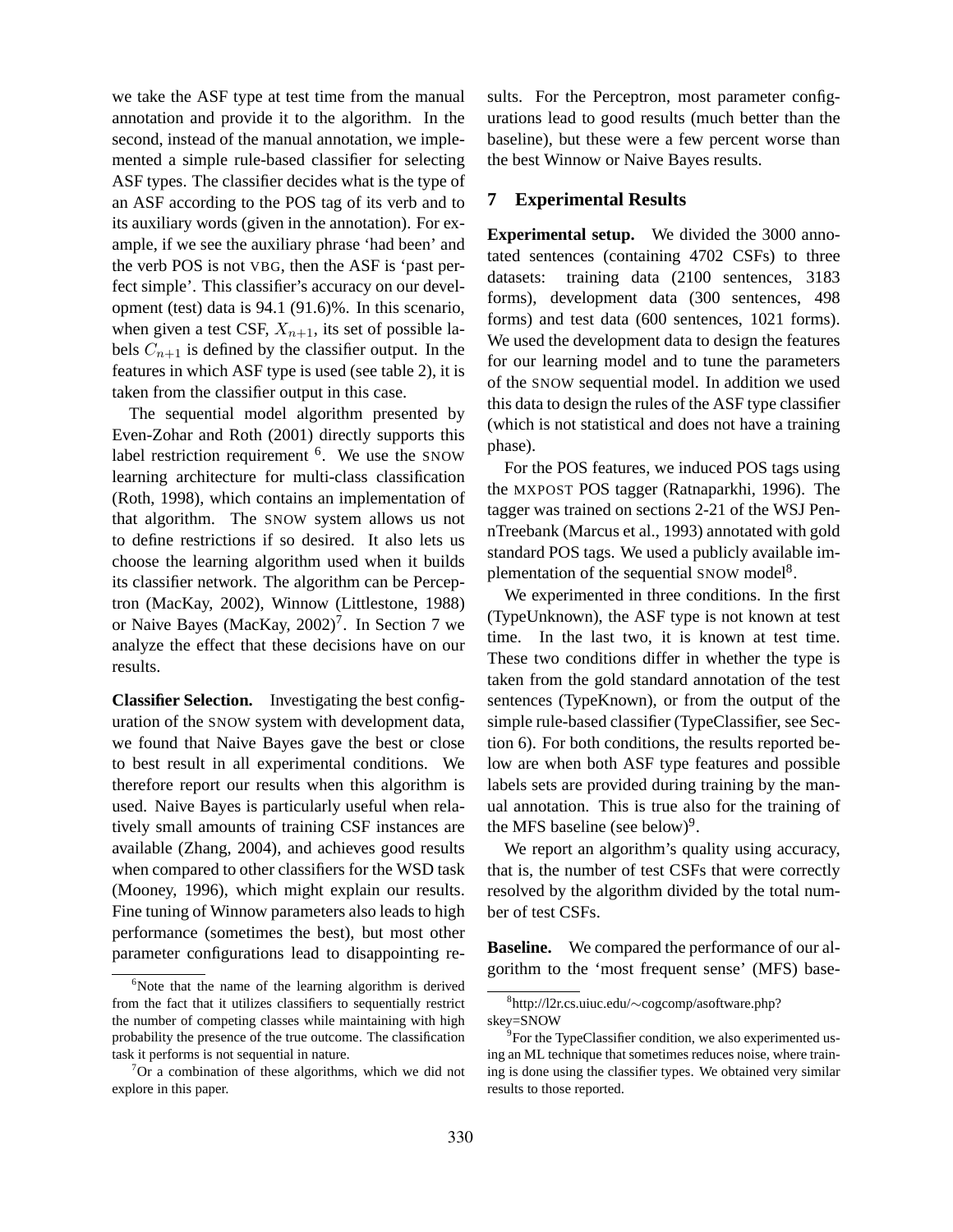|               | TypeUnknown | TypeClassifier | TypeKnown |
|---------------|-------------|----------------|-----------|
| Our algorithm | 49.7%       | 58.8%          | 62%       |
| MFS baseline  | 13.5%       | 42.9%          | 46.7%     |

Table 3: Performance of our algorithm and of the MFS baseline where at test time ASF type is known (right), unknown (left) or given by a simple rule-based classifier (middle). Our algorithm is superior in all three conditions.

|          |                 | <b>Constrained Model</b> | Unconstrained Classifier |                          |
|----------|-----------------|--------------------------|--------------------------|--------------------------|
|          | All<br>features | Base+Lexical<br>features | All<br>features          | Base+Lexical<br>features |
| Type     | 57.9%           | 57.7%                    | 53%                      | 50.1%                    |
| features |                 |                          |                          |                          |
| No type  | 57.2%           | 55.4%                    | 48%                      | 42.6%                    |
| features |                 |                          |                          |                          |

Table 4: Impact of POS features. When the constrained model is used (left section), POS features have no effect on the results when ASF type information is encoded. When an unconstrained classifier is used, POS features affect the results both when ASF type features are used and when they are not (see discussion in the text).

line. This baseline is common in semantic disambiguation tasks and is known to be quite strong. In the condition where the ASF type is not known at test time, MFS gives each form in the test set the sense that was the overall most frequent in the training set. That is, in this case the baseline gives all test set CSFs the same sense. When the ASF type is known at test time, MFS gives each test CSF the most frequent sense *of that ASF type* in the training set. That is, in this case all CSFs having the same ASF type get the same sense, and forms of different types are guaranteed to get different senses.

Recall that the condition where ASF type is known at test time is further divided to two conditions. In the TypeKnown condition, MFS selects the most frequent sense of the manually created ASF type, while in the TypeClassifier condition it selects the most frequent sense of the type decided by the rule-based classifier. In this condition, if the classifier makes a mistake, MFS will necessarily make a mistake as well.

Note that a random baseline which selects a sense for every test CSF from a uniform distribution over the possible senses (103 in our case) would score very poorly.

**Results.** Table 3 shows our results. Results are shown where ASF type is not known at test time

(left), when it is decided at test time by a rule-based classifier (middle) and when it is known at test time (right). Our algorithm outperforms the MFS baseline in all three conditions. As expected, both our algorithm and the MFS baseline perform better when ASF type information is available at test time (Type-Classifier and TypeKnown conditions), and improve as this data becomes more accurate (the TypeKnown condition) $10$ .

Analyzing the per-type performance of our algorithm reveals that it outperforms the MFS baseline for each and every ASF type. For example, in the TypeKnown condition, the accuracy gain of our algorithm over the baseline<sup>11</sup> varies from 4% for the 'present perfect' to 30.6% and 29.1% for the 'past perfect' and 'present simple' ASFs.

Below we analyze the roles of the different components of our learning algorithm in performing the TSD task. Since this is the first exploration of the task, it is important to understand what properties are essential for achieving good performance. The analysis is done by experimenting with development data, and focuses on the TypeKnown and TypeUnknown conditions. Patterns for the TypeClassifier condition are very similar to the patterns for the TypeKnown condition.

**The Possible Senses Constraint.** We use the learning model of Even-Zohar and Roth (2001), which allows us to constrain the possible senses an input vector can get to the senses of its ASF type. We ran our model without this constraint during both training and test time (recall that for the above results, this constraint was always active during training). In this case, the only difference between the TypeKnown and the TypeUnknown conditions is whether ASF type features are encoded at test time. In the TypeKnown condition, the accuracy of the algorithm drops from 57.9% (when using training and test time constraints and ASF type features) to 53% (when using only ASF type features but no constraints). In the TypeUnknown condition, accuracy drops from 57.24% (when using training time constraints) to 48.03% (when neither constraints nor ASF type features are used). Note

<sup>&</sup>lt;sup>10</sup>Recall that the performance of the rule-based ASF type classifier on test data is not 100% but 91.6% (Section 6).

 $11$ <sub>accuracy</sub>(algorithm) – accuracy(MFS).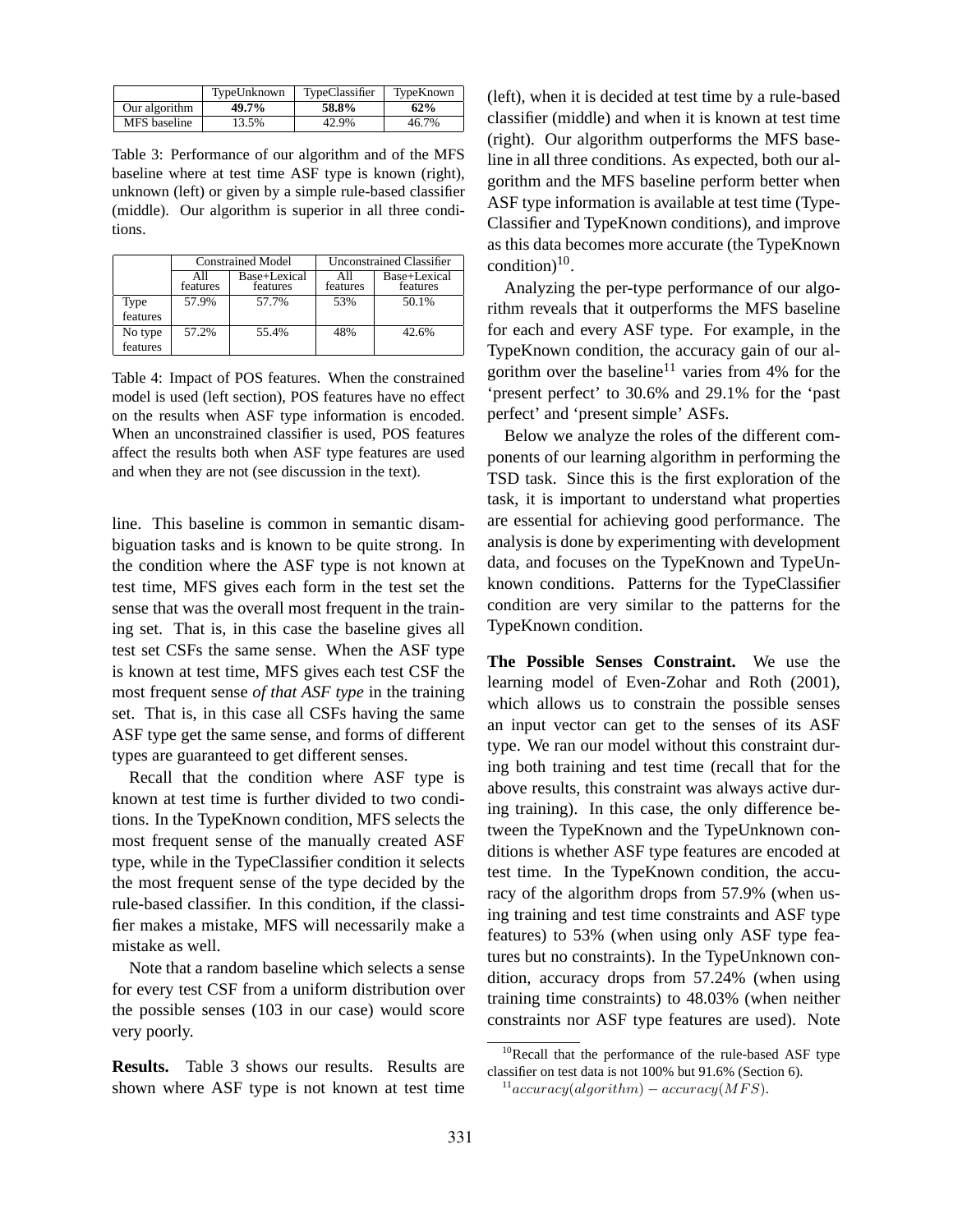that the difference between the constrained model and the unconstrained model is quite large.

The MFS baseline achieves on development data 42.9% and 13.2% in the TypeKnown and TypeUnknown conditions respectively<sup>12</sup>. Thus, the algorithm outperforms the baseline both when the constrained model is used and when an unconstrained multi-class classifier is used.

Note also that when constraints on the possible labels are available at training time, test time constraints and ASF type features (whose inclusion is the difference between the TypeKnown and Type-Unknown) have a minor effect on the results (57.9% for TypeKnown compared to 57.24% for TypeUnknown). However, when training time constraints on the possible labels are not available at training time, ASF type features alone do have a significant effect on the result (53% for TypeKnown compared to 48.03% for TypeUnknown).

**POS Features.** We next explore the impact of the POS features on the results. These features encode the inflection of the verbs in the CSF, as well as the POS tags of the two words to the left and right of the CSF.

Verb forms provide some partial information corresponding to the ASF type features encoded at the TypeKnown scenario. Table 4 shows that when both label constraints and ASF type features are used, POS features have almost no impact on the final results. When the constrained model is used but ASF type features are not encoded, POS features have an effect on the results. We conclude that when using the constrained model, POS features are important mainly for ASF type information. When the unconstrained classifier is used, POS features have an effect on performance whether ASF type features are encoded or not. In the last case the impact of POS features is larger. In other words, when using an unconstrained classifier, POS features give more than ASF type information to to the model.

**Lexical Features.** To explore the impact of the lexical features, we removed the following features: time words, reported speech words and 'be' indication features. We saw no impact on model performance when using the constrained model, and a 0.5% decrease when using the unconstrained classifier. That is, our model does not require these lexical features, which is somewhat counter-intuitive. Lexical statistics may turn out to be helpful when using a much larger training set.

**Conditional and Wish Features.** The conditionals and 'wish' features have a more substantial impact on the results, as they have a role in defining the overall syntactic structure of the sentence. Discarding these features leads to 4% and 1.4% degradation in model accuracy when using the constrained and unconstrained models respectively.

# **8 Relevant Previous Work**

As far as we know, this is the first paper to address the TSD task. In this section we describe related research directions and compare them with TSD.

A relevant task to TSD is WSD (Section 1 and Section 3). Many algorithmic approaches and techniques have been applied to supervised WSD (for reviews see (Agirre and Edmonds, 2006; Mihalcea and Pedersen, 2005; Navigli, 2009)). Among these are various classifiers, ensemble methods combining several supervised classifiers, bootstrapping and semi-supervised learning methods, using the Web as a corpus and knowledge-based methods relying mainly on machine readable dictionaries. Specifically related to this paper are works that exploit syntax (Martinez et al., 2002; Tanaka et al., 2007) and ensemble methods (e.g. (Brody et al., 2006)) to WSD. The references above also describe some unsupervised word sense induction algorithms.

Our TSD algorithm uses the SNOW algorithm, which is a sparse network of classifiers (Section 6). Thus, it most resembles the ensemble approach to WSD. That approach has achieved very good results in several WSD shared tasks (Pedersen, 2000; Florian and Yarowsky, 2002).

Since temporal reasoning is a direct application of TSD, research on this direction is relevant. Such research goes back to (Passonneau, 1988), which introduced the PUNDIT temporal reasoning system. For each tensed clause, PUNDIT first decides whether it refers to an actual time (as in 'We flew TWA to Boston') or not (as in 'Tourists flew TWA to Boston', or 'John always flew his own plane to Boston'). The temporal structure of actual time

 $12$ Note that these numbers are for development data only.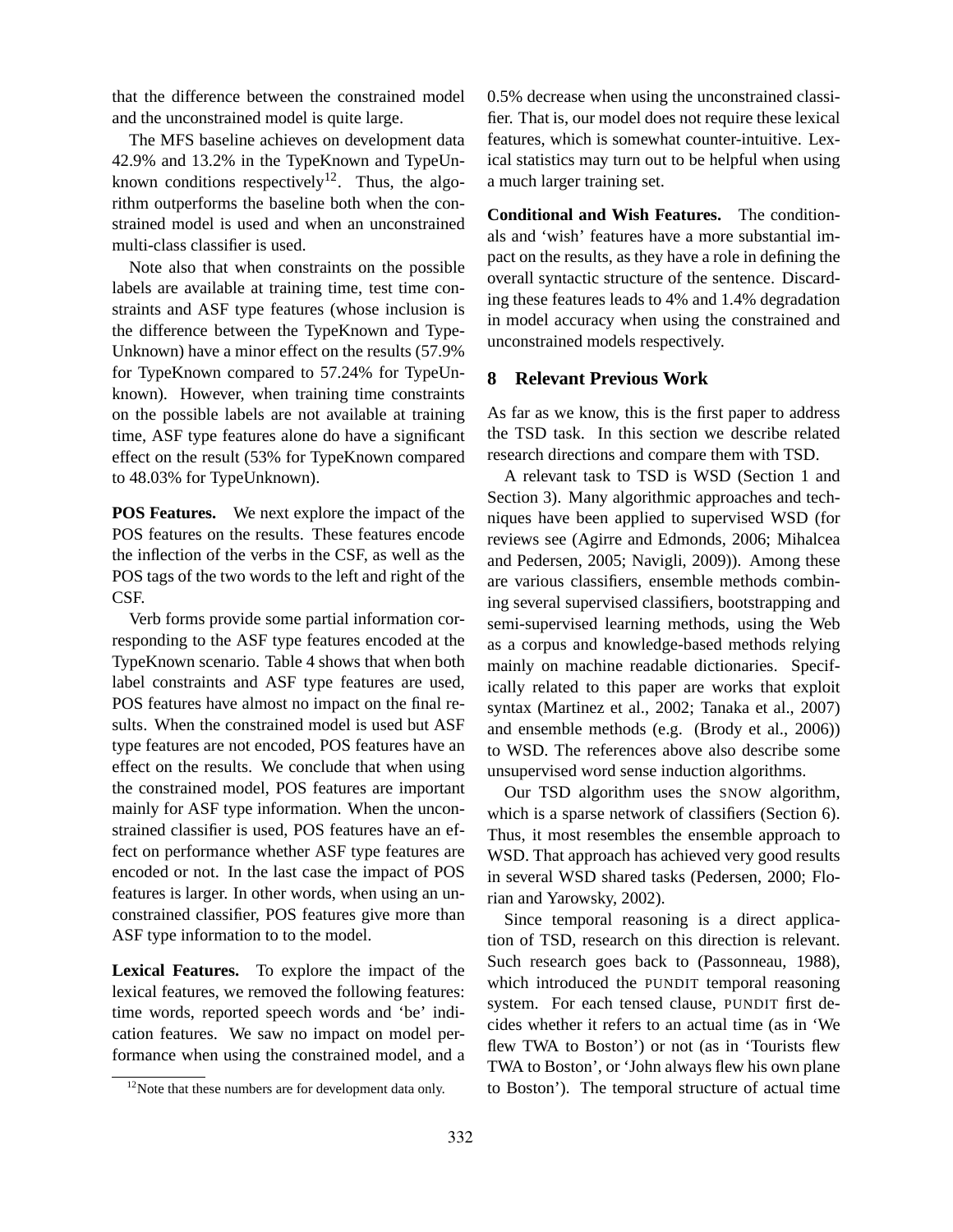clauses is then further analyzed. PUNDIT's classification is much simpler than in the TSD task, addressing only actual vs. non-actual time. PUNDIT's algorithmic approach is that of a Prolog rule based system, compared to our statistical learning corpusbased approach. We are not aware of further research that followed their sense disambiguation direction.

Current temporal reasoning research focuses on temporal ordering of events (e.g., (Lapata, 2006; Chambers and Jurafsky, 2008)), for which an accepted atomic task is the identification of the temporal relation between two expressions (see e.g., the TempEval task in SemEval '07 (Verhagen et al., 2007)). This direction is very different from TSD, which deals with the semantics of *individual* concrete tense syntactic forms. In this sense, TSD is an even more atomic task for temporal reasoning.

A potential application of TSD is machine translation where it can assist in translating tense and aspect. Indeed several papers have explored tense and aspect in the MT context. Dorr (1992) explored the integration of tense and aspect information with lexical semantics for machine translation. Schiehlen (2000) analyzed the effect tense understanding has on MT. Ye and Zhang (2005) explored tense tagging in a cross-lingual context. Ye et al., (2006) extracted features for tense translation between Chinese and English. Murata et al., (2007) compared the performance of several MT systems in translating tense and aspect and found that various ML techniques perform better on the task.

Another related field is 'deep' parsing, where a sentence is annotated with a structure containing information that might be relevant for semantic interpretation (e.g. (Hajic, 1998; Baldwin et al., 2007)). TSD senses, however, are not explicitly represented in these grammatical structures, and we are not aware of any work that utilized them to do something close to TSD. This is a good subject for future research.

# **9 Conclusion and Future Work**

In this paper we introduced the Tense Sense Disambiguation (TSD) task, defined as selecting the correct sense of a concrete tense syntactic form in a sentence among the senses of abstract syntactic forms in a syntactic sense dictionary. Unlike in other semantic disambiguation tasks, the sense to be disambiguated is not lexical but of a *syntactic* structure. We prepared a syntactic sense dictionary, annotated a corpus by it, and developed a supervised classifier for sense disambiguation that outperformed a strong baseline.

An obvious direction for future work is to expand the annotated corpus and improve the algorithm by experimenting with additional features. For example, we saw that seeing the full paragraph containing a sentence helps human annotators decide on the appropriate sense which implies that using larger contexts may improve the algorithm.

TSD can be a very useful operation for various high-level applications, for example textual inference, question answering, and information retrieval, in the same way that textual entailment (Dagan et al., 2006) was designed to be. In fact, TSD can assist textual entailment as well, since the sense of a tense form may provide substantial information about the relations entailed from the sentence. Using TSD in such applications is a major direction for future work.

### **References**

- Eneko Agirre and Philip Edmonds (Eds). 2006. *Word Sense Disambiguation: Algorithms and Applications*. Springer Verlag.
- Timothy Baldwin, Mark Dras, Julia Hockenmaier, Tracy Holloway King, and Gertjan van Noord. 2007. The Impact of Deep Linguistic Processing on Parsing Technology. IWPT '07.
- Douglas Biber, Stig Johansson, Geoffrey Leech, Susan Conard, Edward Finegan. 1999. *Longman Grammar of Spoken and Written English*. Longman.
- Samuel Brody, Roberto Navigli and Mirella Lapata. 2006. Ensemble Methods for Unsupervised WSD. ACL-COLING '06.
- Lou Burnard. 2000. *The British National Corpus User Reference Guide*. Technical Report, Oxford University.
- Nathanael Chambers and Dan Jurafsky. 2008. Jointly Combining Implicit Constraints Improves Temporal Ordering. EMNLP '08.
- Michelle Cutrer. 1994. Time and Tense in Narratives and in Everyday Language. *PhD dissertation*, University of California at San Diego.